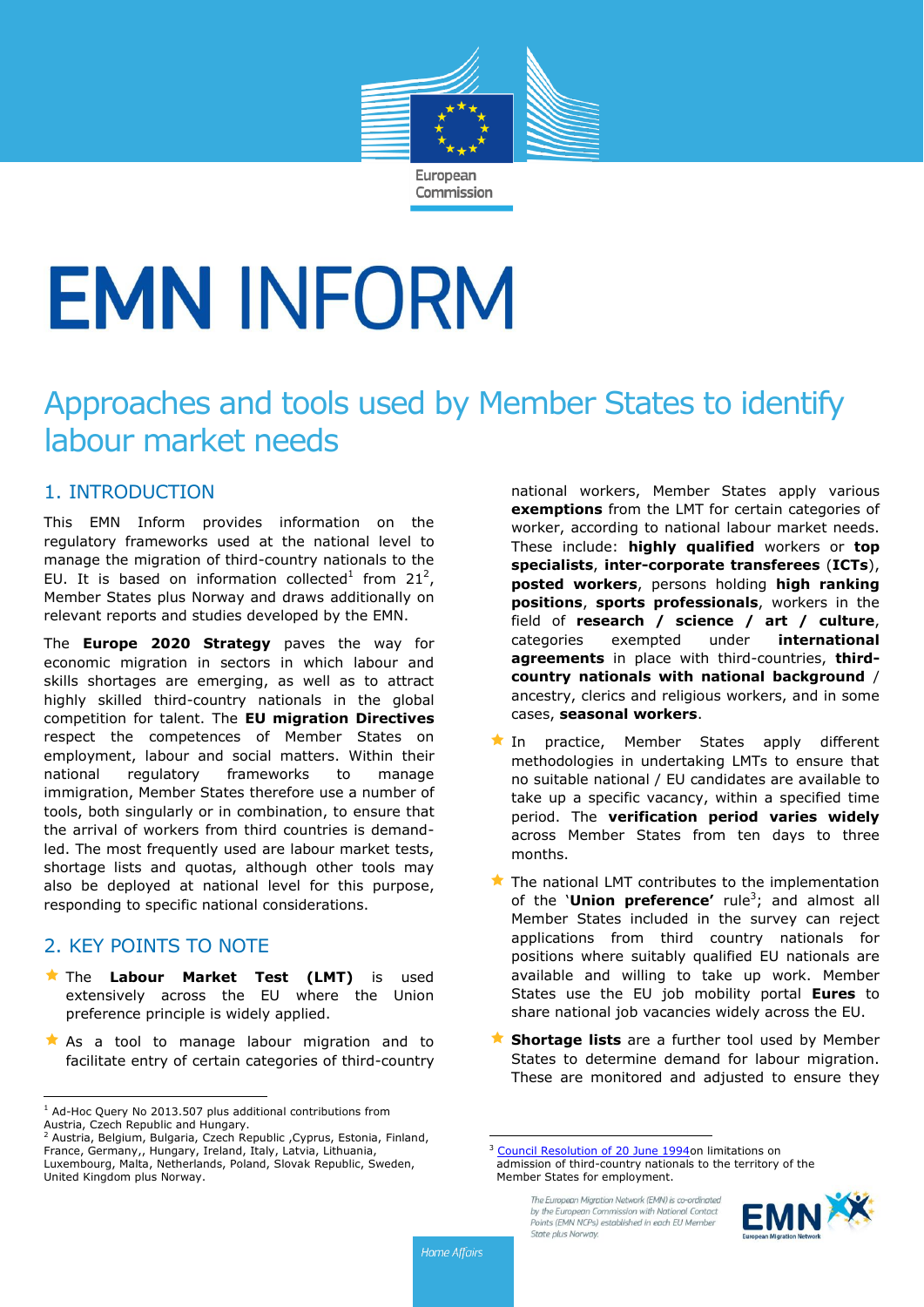remain relevant, although review periods vary across Member States.

- **Labour shortages are highly specific to (Member)** States and reflect national priorities. The most frequently identified shortage categories reported included the **medical sector**, **accountants, IT analysts / experts**, **construction workers**, **engineers**, **natural scientists** and **chefs**.
- Some Member States have introduced **facilitated processes** for entry and stay of migrant workers in occupations included in shortage lists.
- Given the diversity in applications across Member States, there is potential **for learning and sharing** of information to ensure better implementation in the future.

# 3. HOW DO LABOUR MARKET TESTS WORK IN PRACTICE?

The legal basis for the limitation on admission of thirdcountry nationals for the purpose of employment is set out in the Council Resolution C274/3 of 20<sup>th</sup> June 1994. **Labour Market Tests** are mechanisms that aim to ensure that migrant workers are only admitted after employers have seriously and unsuccessfully searched for local workers<sup>4</sup>.

#### 3.1 How are LMTs implemented?

The use of LMTs in EU Member States is widespread. In almost all of the Member States sampled, and Norway, the LMT is applied before a third-country national migrant can obtain a work permit and take up employment in a vacant position. However, considerable variation applies across Member States in the implementation of the LMT.

In **Belgium**, regional regulatory frameworks for the labour market exist rather than one national approach therefore the three different regions (Flanders, Walloon and Brussels Regions) operate their own LMT and shortage lists (see below). The LMT does exist officially but is applied only in very limited cases. In **Luxembourg**, the LMT applies, but to salaried workers only. **Germany** does not apply a Labour Market Test *per se*, but operates a **priority check** to determine shortages. In **Sweden,** the system is employer-led, for all qualification levels, and government interference is restricted, hence **Sweden** does not in general apply quotas, shortage lists etc.

#### 3.2 Major categories of TCNs exempted from a LMT

Where (Member) States do apply the LMT, a number of categories of workers can be exempted from the test. These categories are **not harmonised** and vary widely across Member States, reflecting their specific national

l

situations and labour market priorities. From the survey of Member States, exemptions primarily apply in the following categories of individuals in the respective (Member) States:

- **Highly skilled** workers or **top specialists** (**Austria, Belgium**, **Estonia**, **Finland**, **France**, **Ireland**, **Italy**, **Latvia**, **Luxembourg**, **Malta**, **Netherlands, Spain**). In **United Kingdom**, exemptions apply to some categories of highly skilled migrants such as entrepreneurs and people with exceptional talent. In about half of the countries sampled, **highly qualified workers** are exempted from undergoing the LMT (**Austria, Belgium**, **Estonia**, **Finland**, **France**, **Ireland**, **Italy**, **Latvia**, **Luxembourg**, **Netherlands, Spain**).
- In some Member States, the above approach has been used alongside other national policies with the **specific aim of attracting highly qualified and qualified third country national migrant workers**<sup>5</sup> . Such measures may include fast tracking of procedures; information campaigns; employer sponsorship; and reducing labour market restrictions.
- Other Member States responding to the survey do apply the LMT to this category of worker (**Bulgaria**, **Cyprus**, **Malta**, **Poland**, **Lithuania***,* **Slovak Republic, Sweden** and **United Kingdom**). In **Norway**, the LMT is applied for highly qualified workers only when the set quota for this group of workers is filled.
- **Inter-corporate Transfers** (**ICTs**) (e.g. **Bulgaria**, **Cyprus**, **Finland**, **France**, **Ireland**, **Italy**, **Latvia**, **Lithuania**, **Luxembourg**, **Malta**, **Netherlands**, **Poland**, **Slovak Republic, Spain** and **United Kingdom**).
- **Posted workers** (e.g. **Cyprus**, **Estonia**, **Finland**, **Italy**, **Latvia**, **Lithuania**, **Luxembourg**, **Poland, Slovak Republic** and **Spain**).
- Persons holding **high ranking positions** (e.g. **Austria**, **Belgium**, **Bulgaria**, **Cyprus**, **Estonia**, **Finland**, **Italy**, **Lithuania**, **Malta, Spain** and **United Kingdom**).
- Sports professionals (**Austria**,**Belgium**, **Bulgaria**, **Cyprus**, **Estonia**, **Finland**, **France**, **Ireland**, **Italy**, **Latvia**, **Lithuania**, **Luxembourg, Spain** and **United Kingdom**)
- **Workers** in the field of **research/science/art/culture**, sometimes with the condition that being 'highly talented' (**Austria**, **Bulgaria**, **Cyprus**, **Estonia**, **Finland**, **France**,

 $\overline{a}$ 

<sup>4</sup> The Migration Observatory, University of Oxford

<sup>5</sup> EMN Study: Attracting Highly Qualified and Qualified Third-Country Nationals to EU Member States.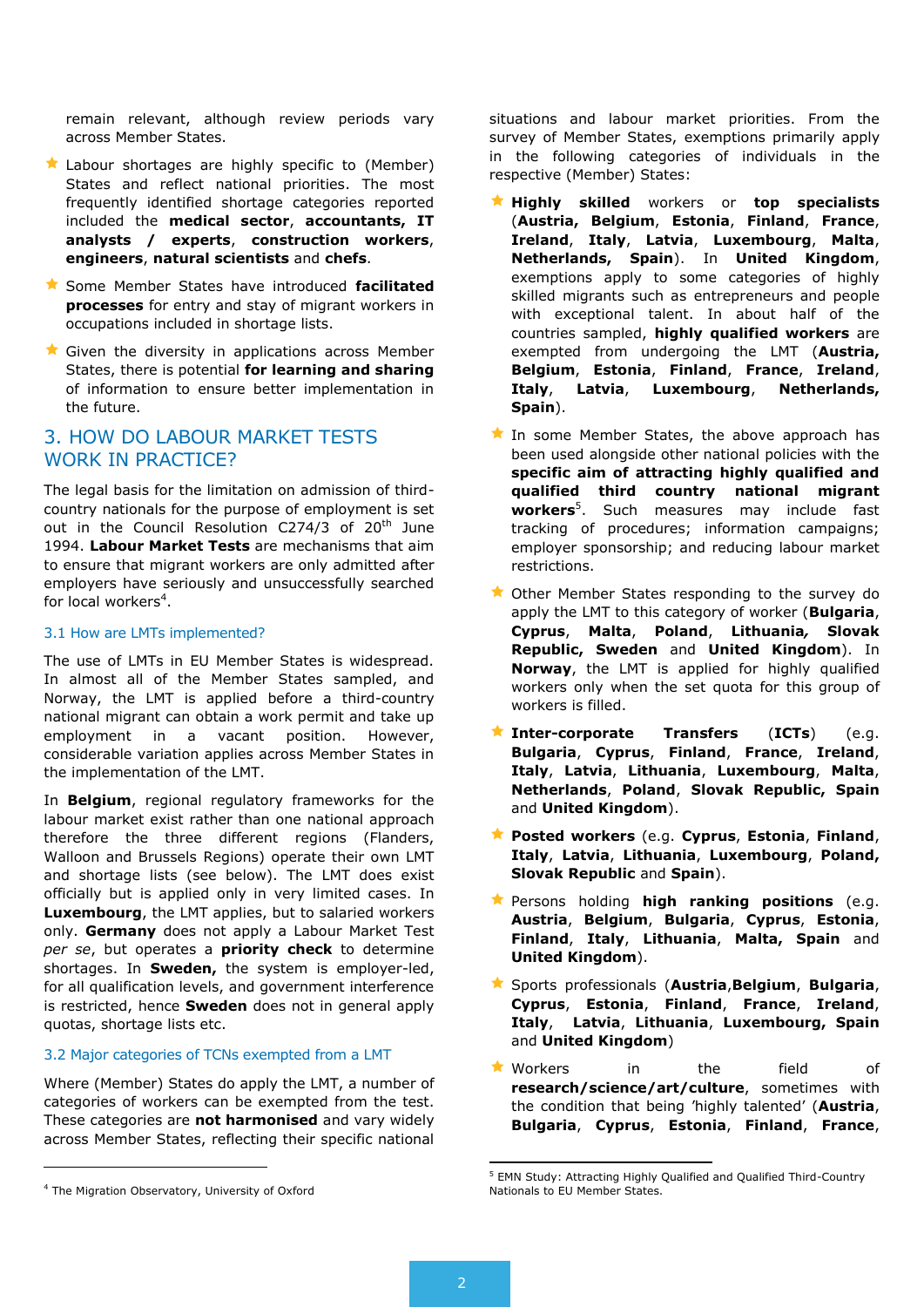**Italy**, **Latvia**, **Lithuania**, **Luxembourg**, **Netherlands**, **Slovak Republic**, **Sweden** and **United Kingdom**).

- Categories exempted under **international agreements** with third-couintries (**Bulgaria**, **Czech Republic, Estonia**, **France**, **Lithuania**, **Poland**, **Slovak Republic**, **Spain**, **Sweden**, **United Kingdom** and **Norway**).
- $\bigstar$  Third-country nationals with national background / ancestry (**Bulgaria** and **United Kingdom**).
- Clerics and religious workers (**Austria**, **Czech Republic, Estonia**, **Italy**,**Lithuania**, **Slovak Republic, Spain** and **United Kingdom**).

The above lists are not exhaustive.In over half of the countries surveyed, the LMT is applied also to **seasonal workers**.

#### 3.3 How does the LMT apply in practice?

Member States apply **different methodologies** in undertaking LMTs. In most cases, the labour market is tested by ensuring that suitable national / EU candidates are not available to take up a specific vacancy, within a specified time period.

In most of the (Member) States the employer sets out the required characteristics and qualifications for the job, and communicates these to the relevant authorities (e.g. public employment service (PES); national / local employment centres etc.). In some (Member States), the remuneration for the job must also be stated (**Bulgaria**, **Cyprus**, **Hungary**, **Italy**, **Latvia**, **Luxembourg**, **Netherlands**, **Poland**, **Slovak Republic**, **United Kingdom** and **Norway**); in **Norway**, the salary must be specified for the whole work period.

The most common means of advertisement is via the national, regional or local employment services. In more than half of the Member States surveyed, such vacancies are also notified using newspapers, specialist publications or other public channels (**Bulgaria**, **Cyprus**, **Finland**, **Ireland**, **Italy**, **Lithuania**, **Malta**, **Netherlands**, **Slovak Republic**, **Sweden** and **United Kingdom**). In **Bulgaria, Cyprus, Estonia, Finland, France, Ireland, Hungary, Luxembourg, Netherlands, Poland** and **Slovak Republic** searches are also undertaken in the database of jobseekers and unemployed people to identify suitable candidates for the advertised vacancies. In **Slovak Republic**, the process also includes assessing whether a national candidate could be suitable following further training.

Advertising via EURES (the EU job mobility portal) is a common practice also for many Member States (e.g. **Bulgaria, Cyprus, Finland, Ireland, Lithuania, Malta, Netherlands, Slovak Republic, Sweden, United Kingdom**).

The processes that apply vary in their application, most notably in the duration of the verification process, via external advertisement or via comparison with internal databases, from ten days (**Sweden**) to three months (**Netherlands**). In some Member States, the test has to be performed directly by the employer (**Bulgaria**, **Ireland**, **Latvia**, **Malta**, **Netherlands**, **Sweden** and **United Kingdom**); in others by the local or national authority/office (**Cyprus**, **Estonia**, **Finland**, **France**, **Hungary**, **Italy**, **Lithuania**, **Luxembourg**, **Poland**, **Slovak Republic** and **Norway**).

The results of the LMT help to determine whether or not an application for a work permit can be granted to a third-country national. In the majority of Member States, a suitably qualified employee from within the national / EU labour market may not be rejected by an employer in favour of similarly qualified third-country national, unless a justification can be made. In **Latvia** and **Sweden** this is not the case; in **Latvia** there is no explicit prohibition on a third-country national where a suitably qualified candidate is available. In some Member States, e.g. **Finland**, the third-country national candidate rejected in favour of a national or EU citizen may appeal against the decision not to issue a work permit. Through this process, the LMT contributes to the implementation of the 'Union preference' rule.

# 4. USE OF SHORTAGE LISTS

Member States use shortage lists to determine labour market needs in specific sectors. Of those Member States surveyed, nine reported compiling shortage lists (**Austria**, **Finland**, **France**, **Germany**, **Ireland**, **Lithuania**, **Malta**, **Poland, Spain** and **United Kingdom**). In **Sweden**, shortage lists are compiled, but only for the purpose of evaluation and forecasting rather than to determine whether and employer may recruit a third-country national to a particular vacancy.

Where countries operate shortage lists in some Member States, e.g. **Finland** and **Lithuania**, the LMT may still applied. Other Member States provide exemptions (e.g. **France**, **Malta** and **Poland**).

Shortage lists are compiled on the basis of information collected by relevant national and regional authorities (**Finland**, **France**, **Germany and Lithuania**) specific policy boards (**Ireland**), or via discussions with employers in specific sectors (**Malta**). In the **United Kingdom**, an independent Migration Advisory Committee (MAC) makes recommendations to the Government.

The criteria that apply vary across Member States; these include: high numbers of jobs offered in a particular (sometimes niche) sector with shortage of demand (e.g. **Ireland**); jobs offered are significantly higher than the qualified national job seekers available (e.g. **Finland**, **Lithuania** and **Malta**); reported